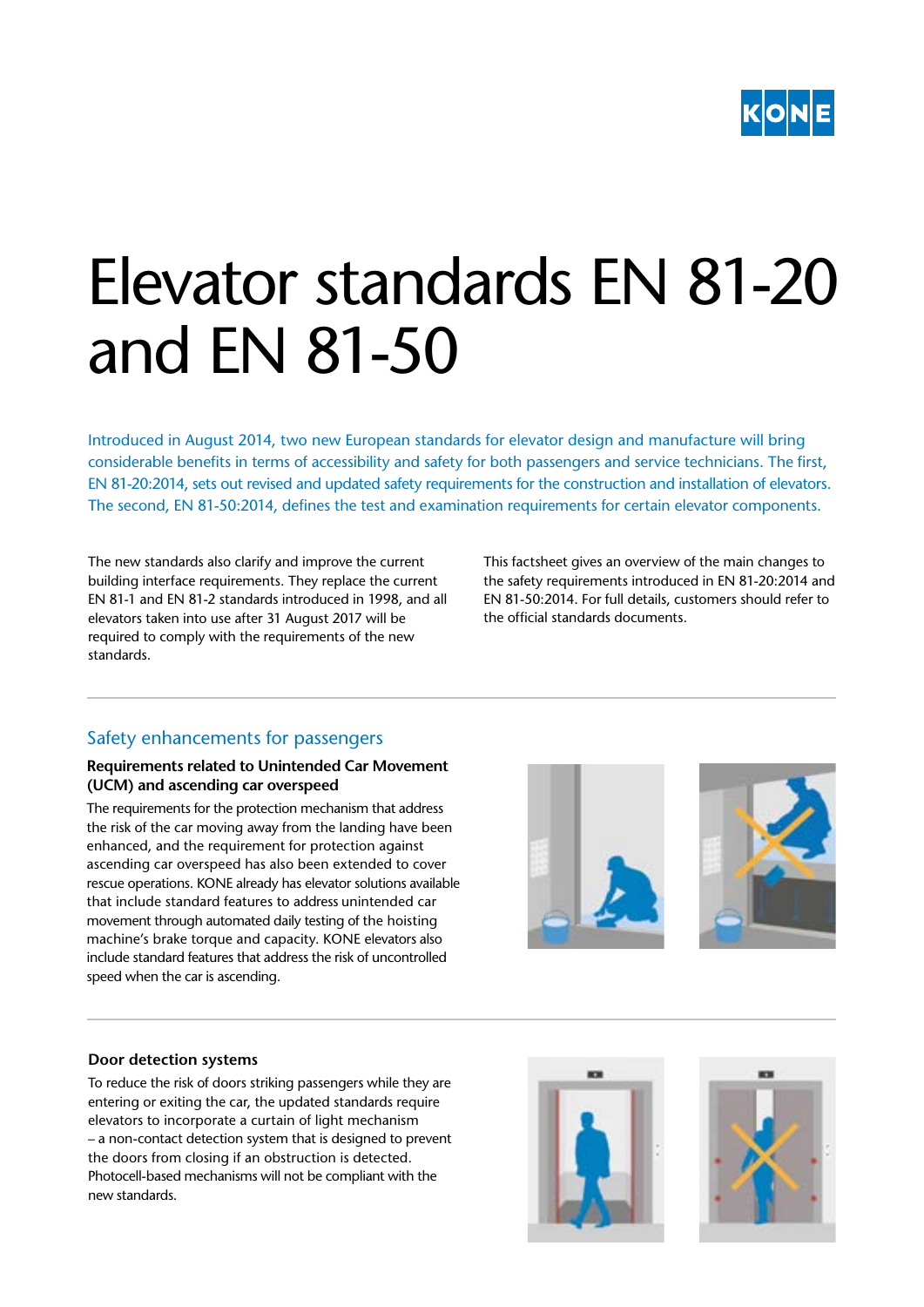## **Elevator car door locking mechanism**

Elevators are now required to incorporate a car-door locking mechanism that prevents the doors from being opened from inside when the car is outside the unlocking zone – i.e. when it is not in close proximity to the landing doors. This requirement has been introduced to prevent entrapped passengers from accidentally falling into the elevator shaft when attempting to escape from an elevator that has stopped. KONE offers this type of mechanism for all its elevator solutions.

## **Fire classification of elevator car materials**

The requirements for the materials used for car floors, walls, and ceilings have been updated in the new EN 81-20:2014 standard. These materials must meet stricter fire classification requirements according to EN 13501-1. The minimum classifications are as follows, where C and Cfl refer to the 'reaction to fire' classification, and s and d refer to the classification of materials with regard to smoke and the formation of flaming droplets/particles, respectively.

## **Car and landing door and wall strength**

The EN 81-20:2014 standard includes updated strength requirements for both landing and car doors, as well as car walls. Doors must now include retainers to keep the door panels in place if the main guiding elements do not operate as intended. Car and landing doors must also be tested to withstand an impact force equivalent to the impact of a person colliding with the door at running speed. The strength requirement of the car walls is such that they must be capable of withstanding forces that are equivalent to a person pushing against them.

## **Car and shaft lighting**

The EN 81-20:2014 standard requires higher levels of lighting for the car interior and the shaft, with the aim to enhance passenger safety and accessibility. In-car lighting must now provide an illumination intensity of 100 lux instead of 50 lux, and emergency in-car lighting 5 lux for one hour instead of 1W for one hour. To enhance safety for service technicians, the new requirement for emergency lighting on the car roof is now 5 lux for one hour. The new requirements for shaft lighting are as follows:

- Minimum 50 lux 1 meter above the car roof within its vertical projection
- Minimum 50 lux 1 meter above the pit floor everywhere a person can stand, work, and/or move between the working areas
- Minimum 20 lux outside of the locations defined above, excluding shadows created by car or components



- Flooring: Cfl s2
- Walls: C s2, d1
- Ceiling: C s2, d0



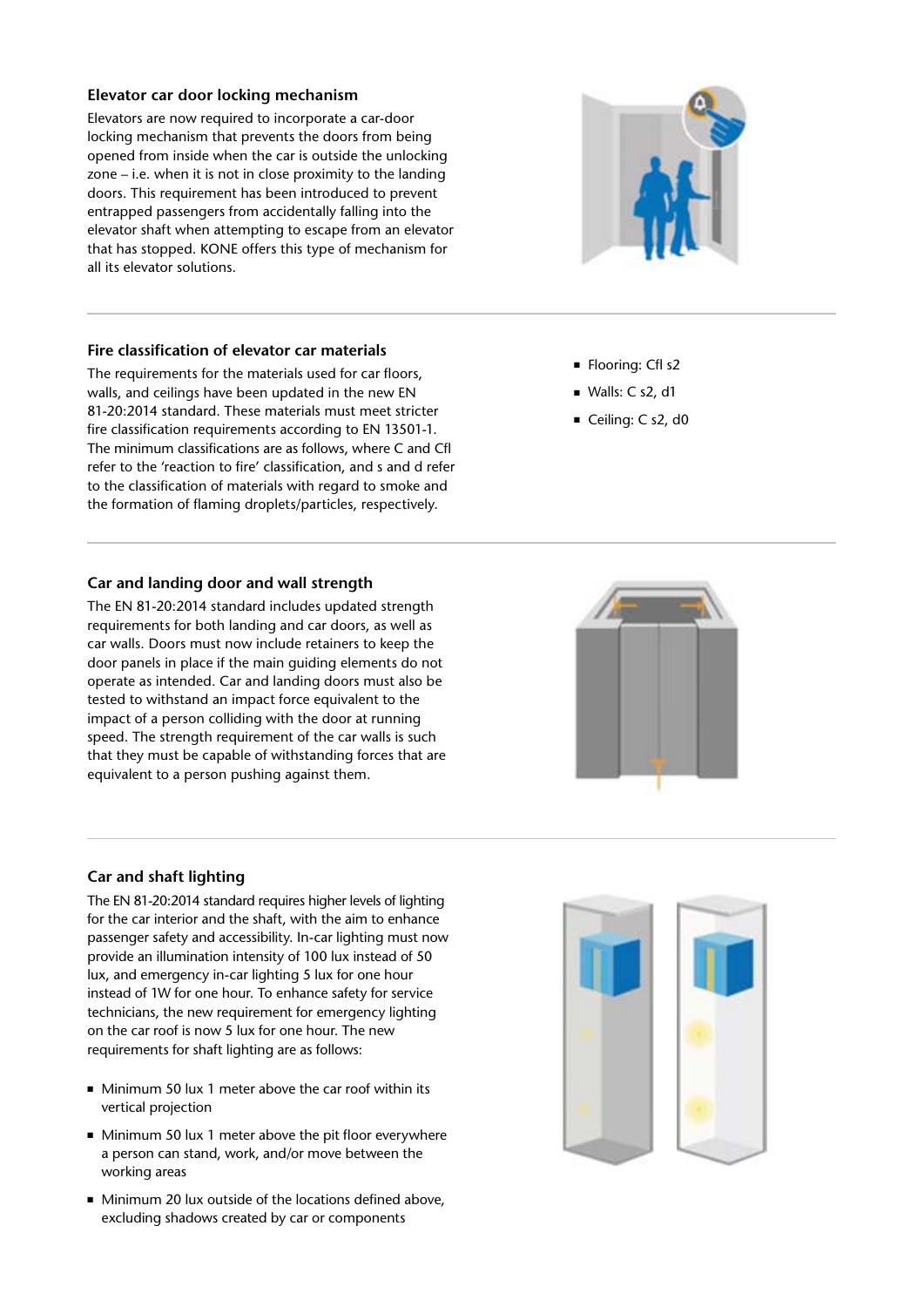## Safety enhancements for service technicians

## **Pit and machine-room access, and control-station location**

The EN 81-20 :2014 standard introduces a number of requirements that aim to make accessing the elevator machine room and working in the pit safer for service technicians. Access aids such as ladders now have defined dimension, strength, and location requirements. The access requirements for pits deeper than 2.5 m are now stricter, and an access door may be required.

The standard also requires a control station to be located in the pit, to prevent technicians from having to use ladders or stools in order to reach the components under the car. The control station must be located near the pit's refuge spaces. There must also be a reset function outside the shaft.



#### **Access, inspection, and rescue doors, and counterweight safety gear**

The EN 81-20:2014 standard requires access or inspection doors instead of inspection "trapdoors" to address safe and easy access for technicians. The new requirements are as follows:

- Machine-room shaft access doors shall have a minimum height of 2 m and a minimum width of 0.6 m.
- Pulley-room access doors shall have a minimum height of 1.4 m and a minimum width of 0.6 m.
- Access trapdoors for technicians to machine and pulley rooms shall give a clear passage of at least 0.8 m x 0.8 m and shall be counterbalanced.
- Emergency doors shall have a minimum height of 1.8 m and a minimum width of 0.5 m.
- Inspection doors shall have a maximum height and width of 0.5 m.



The new standard also requires the counterweight to be fitted with a safety gear in cases where there are accessible spaces under the pit – for example, where the pit is located above a parking garage or basement storage space.

#### **Car roof and pit refuge spaces**

The volumes requirements for the safety refuge spaces on the car roof and in the pit have been increased. The new volumes are as follows:

- Upright position: 0.4 x 0.5 m (horizontal dimensions), 2 m (height)
- Crouching position: 0.5 x 0.7 m (horizontal dimensions), 1 m (height)
- Laving position: 0.7 x 1.0 m (horizontal dimensions), 0.5 m (height) for pit only

The EN 81-20:2014 standard now requires that the landing door providing access to the pit must be able to be opened from the shaft so that technicians can exit the elevator shaft, even if the relevant landing door would be closed.